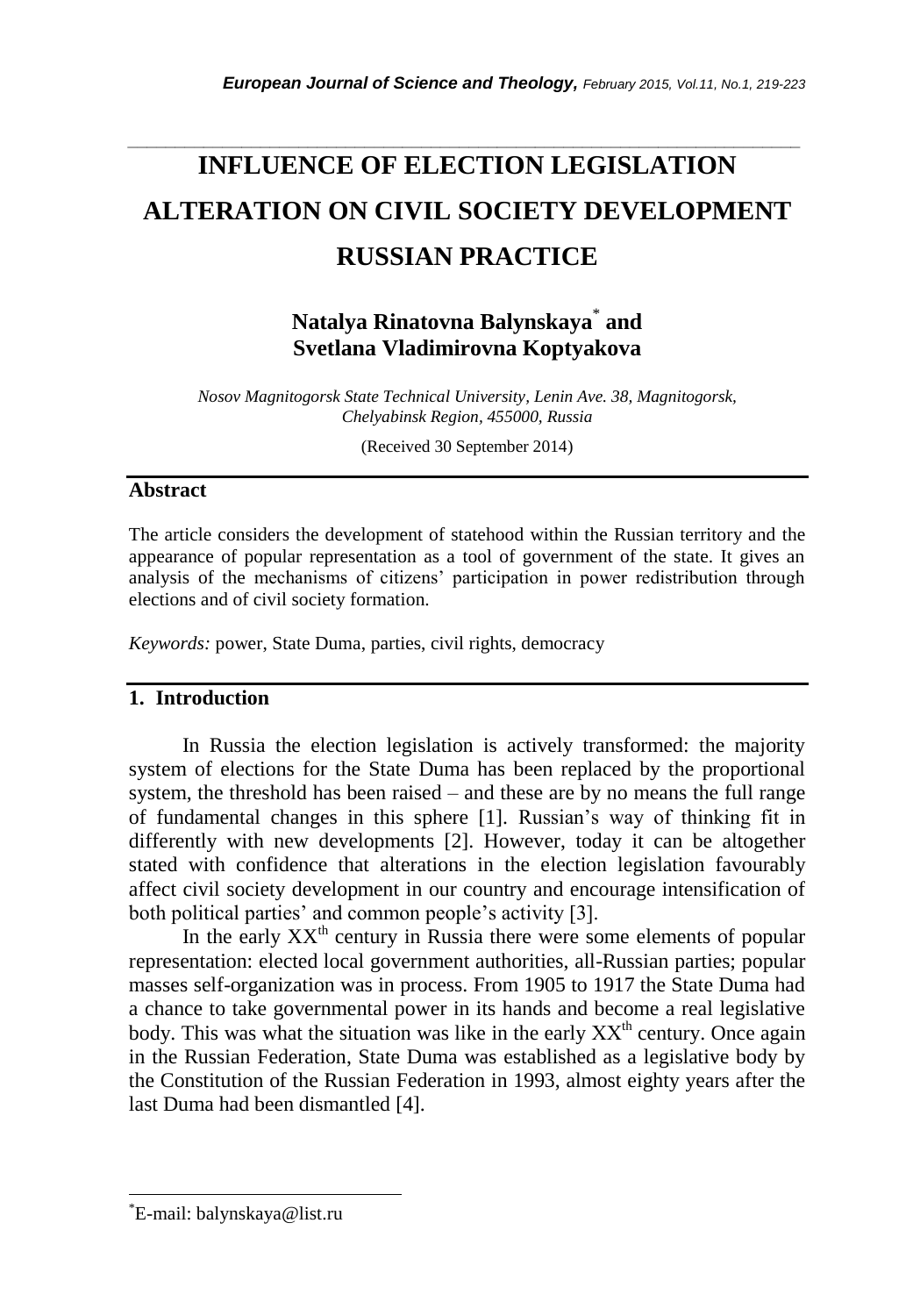The current State Duma consists of 450 deputies who are elected for 5 years. It is only the  $1<sup>st</sup>$  State Duma that has been elected for two years (1993-1995) due to the transitional period in the country"s life [5].

Establishment of democracy principles in our country has required transformation of the system of relationship with government agencies. Elections are one of the mechanisms of people"s involvement in power redistribution. During the last 20 years national election legislation has undergone dramatic changes which have also certain impact on development of civil society in Russia [3].

# **2. Main part**

Researchers state that "the source of democratic organization of society"s political life is not in the sphere of politics, but beyond its framework, wherein a person shows his abilities and satisfies his interests without constraints and in accordance with their logic and content. This sphere is usually called a civil society." However, even such a view on civil society does not take this concept beyond the framework of the relationship tentatively referred to as "state – civil society'. Political experts insist that: "A civil society is a life sphere free from direct influence of the state and its officials, but organized, internally arranged and cooperating with the state; a sphere where people pursue their personal interests and associate in groups and organizations" [Library bibliographic resources of the Federal Assembly of the Russian Federation, The official site of the State Duma of the Federal Assembly of the Russian Federation, www.duma.gov.ru, accessed 20.07.2014]. Thus, a rather transparent system of interrelations is observed: the more civil society is developed, the more active and conscious influence on governmental agencies is exerted by people in order to participate in government of a state. The elections mechanism is one of the mechanisms permitting to implement such participation.

In the Russian Federation the election legislation has been reformed several times. The first and possibly key reformation is related to the election system. During elections in 1993, 1995, 1999 and 2003 the mixed election system was used: one part of deputies was elected according to the majority system and the other according to the proportional one. Exclusion of the majority type of the election system was quite reasonable.

On one hand, self-nomination and individual election campaigns of candidates enabled them to contact with their electorate more closely. This corresponded to the standards of a democratic society, laid personal responsibility both on a candidate (for his promises) and on electorate (for the possible and actual choice). On the other hand, this caused the use of not always honest methods. The fact is that a candidate in a single-seat constituency was a participant of political developments in his district only for a short time, while parties existed for a long time and operated country-wide. That is why after participating in elections as electoral associations or as parts of electoral blocks, political parties constantly concerned about their image were as active also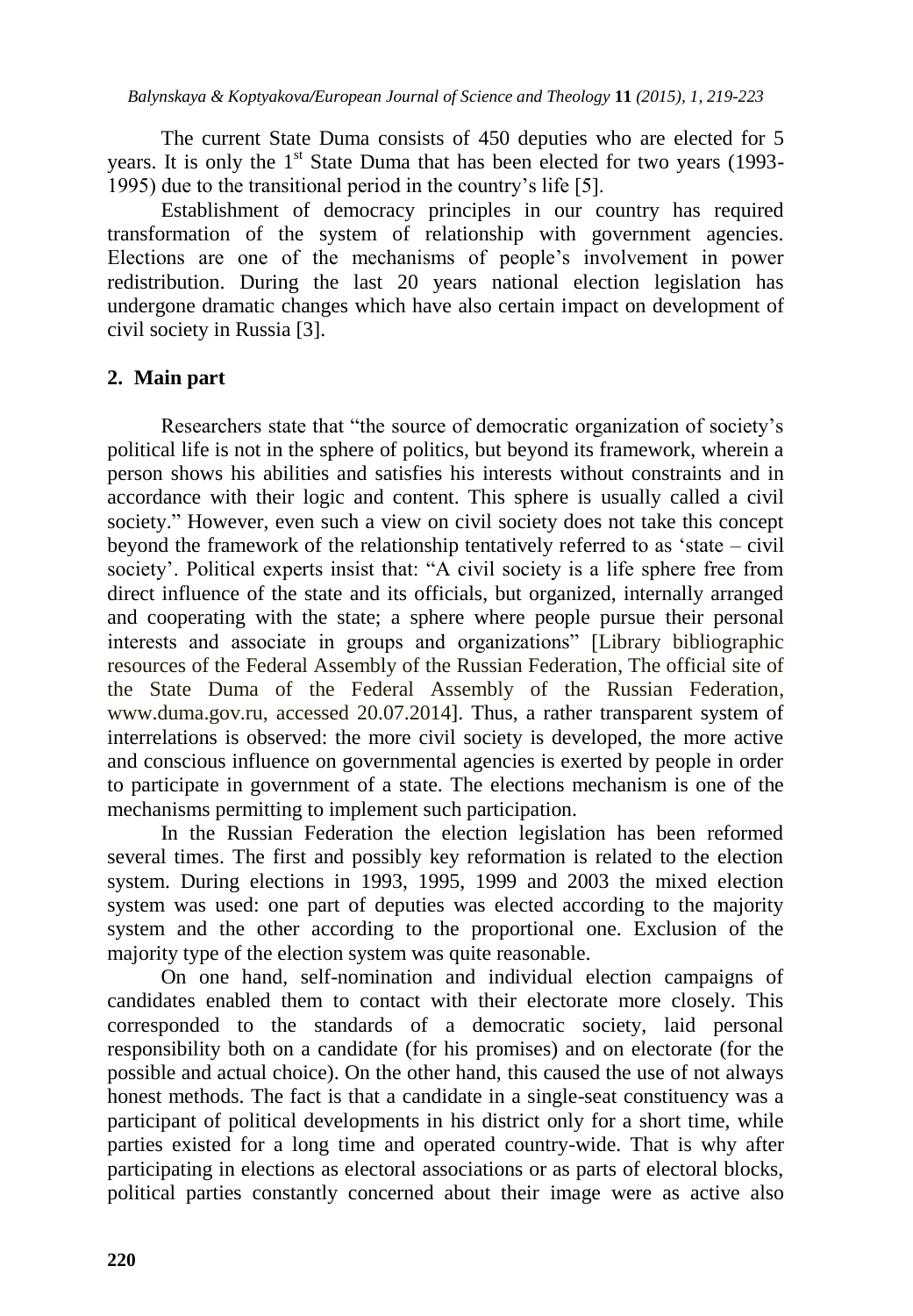between election campaigns. As far as candidates in a single-seat constituency were concerned, they were often above all interested in getting into the Duma: in case they had lost electorate's credit, over four years they could stand as candidates in another district or as members of a party list.

After elections an elected deputy in a single-seat constituency could more easily break with his political program than a party or a block. Indeed, situations when elected candidates in a single-seat constituency forgot about their preelection promises, happened frequently. Moreover, certain candidates who had used administrative resources, managed to get into the Parliament without any standalone and meaningful program. This resulted in losing electorate"s credit to political programs of candidates, reluctance to participate in political administration and apathy.

Given these premises, political and ruling elite considered it timely and reasonable to form the lower chamber of the Parliament entirely according to the proportional election system. In accordance with a new electoral law in 2011 (as well as in 2007) State Duma deputies from federal election districts were elected in proportion to the number of votes cast for federal lists of candidates for State Duma deputy. However, transition to the proportional system also had some disadvantages.

A candidate nominated or supported by some political party (block) should not always be its member. It is quite fair, since parties should have the right to express sympathy for political stances of famous and reputable public figures. At the same time the law does not stipulate candidates" obligations (including those related to pursuing the party"s program in the State Duma) towards the political party which has nominated (supported) him. That is why having got in the Duma, a candidate can join another political block, change his political stance or even declare oneself an "independent", non-party deputy. The lack of a legal mechanism recognizing candidate's dependence on the political party which has nominated or supported him leads to devaluation of political platforms, discredits the party and the entire party system and implicitly encourages electoral corruption. The main problem is that electoral rights of the citizens are therefore infringed. In fact, though a voter takes into account personal qualities and professional qualifications of a candidate, he casts his vote for certain platform (a party"s program). But he buys a pig in a poke. As a result voting turnout is not high and the so called electoral destructiveness is not eliminated.

If elected, candidates included in a party list and being the first numbers in regional groups of candidates can refuse from the received deputy"s seat which will pass to the next candidates in the list. Political parties make active use of this right because striving to gain regional electorate's support they include reputable political figures (governors, mayors) in their regional groups of candidates. After election results have been assessed these figures refuse the received seats and less influential political figures become deputies. Taking into account that a voting bulletin shows names of as many as the first three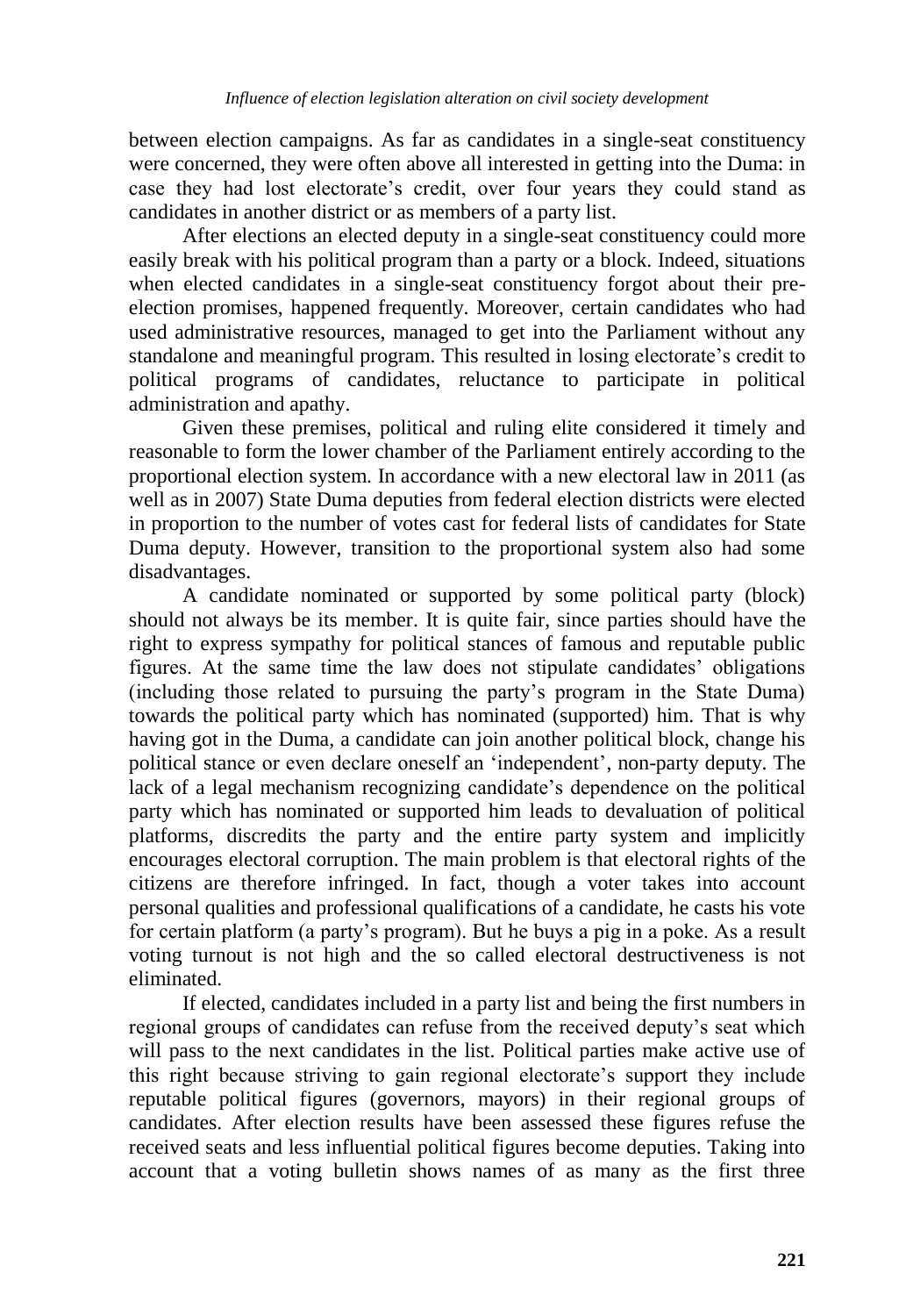candidates of the corresponding regional group, such practice obviously, perverts electorate"s votes and infringes their constitutional rights [6].

Another significant change should be also noted. The latest parliamentary elections have demonstrated that parliamentary and presidential elections are closely connected. Since 1995 parliamentary elections have been preceding presidential elections in Russia. Even a certain scheme influencing strategy and tactics of candidates for presidency (in particular, those who belong to some parties) has appeared. Since 1999 a traceable connection between parties and politics has been observed. It was discovered when Vladimir Putin, being then the Chairman of the Government of the Russian Federation, voiced support for "Edinstvo" and "SPS" and in 2000, in the course of the presidential elections these parties supported Vladimir Putin. In 2003 he supported "Edinaya Rossia" created through association of "Edinstvo" and "Otechestvo" [6].

However, nowadays this connection is even more explicit and evident. For the first time the elections were conducted according to party lists in 2007. And "Edinaya Rossia" legally associated itself with the sitting President when he had become the first number in the party list. The Russian Federation will certainly continue to be a hybrid republic and a republic with reinforced personalistic authority of the President. However the features of parliamentarism have been more obviously manifested. The fact is that there can be three or more parties in the Parliament, but the ruling party can easily form a party government (though, legally and formally speaking, "Edinaya Rossia" should have waited for the presidential elections) [7].

The process of political parties" consolidation and merging, emphasis on the connection between parties" and President"s activity, choosing the election system encouraging development and refinement of the party"s ideology – in the course of their further development all these issues can lead to stability in our country.

Transition to the proportional system has surely made political parties to face tough necessity to define their own ideology and to 'advertise' it. Rather high threshold together with the above stated tendencies are a powerful stimulus to intensify the political work. And this is where civil society mostly manifests itself in our country today [8].

The latest changes related to the election legislation of the Russian Federation have significantly transformed the elections process: this concerns both districting of the territory and the date of the single voting day which has been settled in September and coincides with summer holidays of public sector workers most of which have been engaged in election committees of different levels. It seems that these transformations do not alleviate election campaigns which appear to attract careful attention of electorate, political scientists and politicians, but in contrary make them more thrilling. The main changes certainly concern election campaigns of candidates who have much less time for self-presentation due to the above stated transformations.